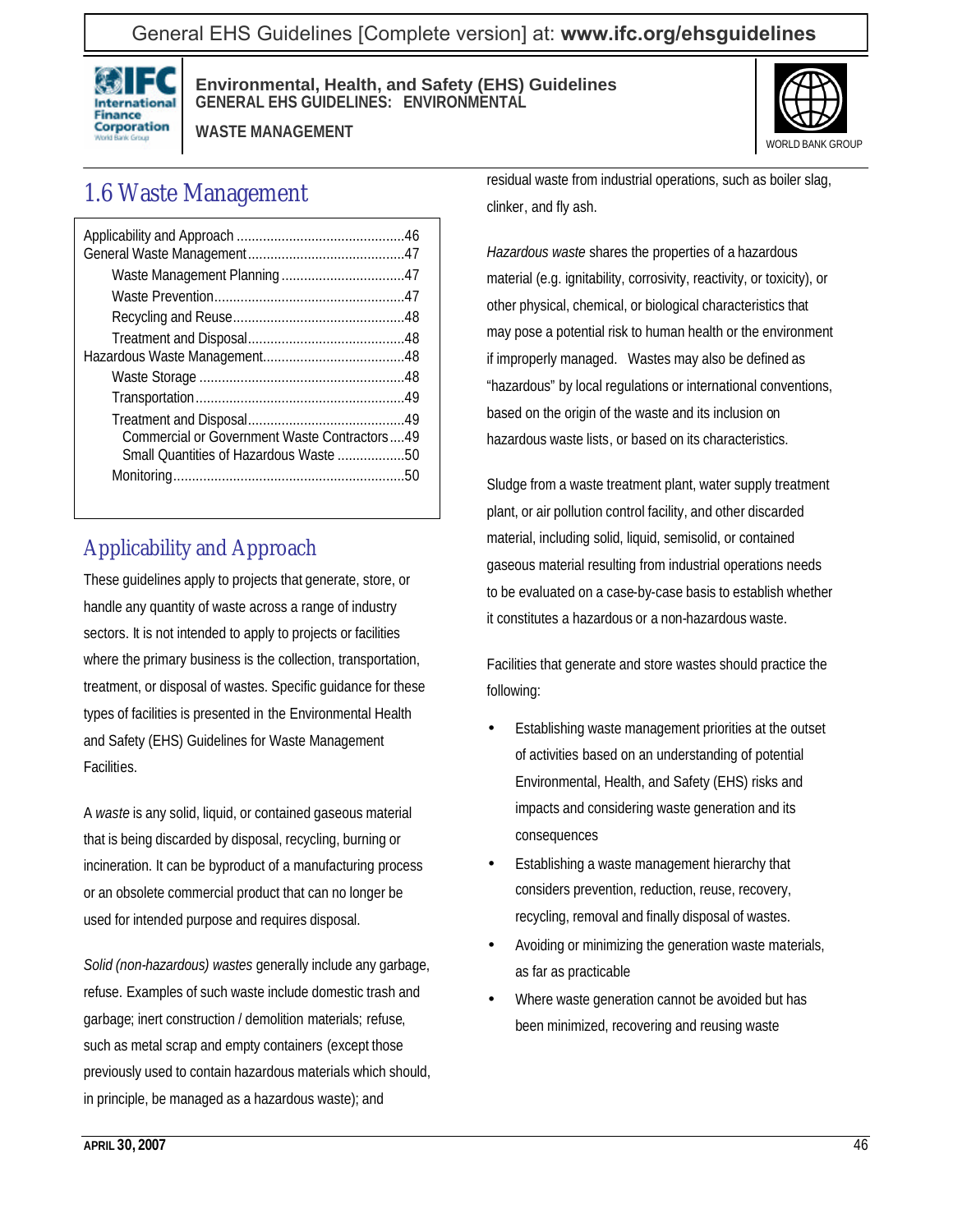



- **WASTE MANAGEMENT**
- Where waste can not be recovered or reused, treating, destroying, and disposing of it in an environmentally sound manner

## General Waste Management

The following guidance applies to the management of nonhazardous and hazardous waste. Additional guidance specifically applicable to hazardous wastes is presented below. Waste management should be addressed through a Waste management system that addresses issues linked to waste minimization, generation, transport, disposal, and monitoring.

### *Waste Management Planning*

Facilities that generate waste should characterize their waste according to composition, source, types of wastes produced, generation rates, or according to local regulatory requirements. Effective planning and implementation of waste management strategies should include:

- Review of new waste sources during planning, siting, and design activities, including during equipment modifications and process alterations, to identify expected waste generation, pollution prevention opportunities, and necessary treatment, storage, and disposal infrastructure
- Collection of data and information about the process and waste streams in existing facilities, including characterization of waste streams by type, quantities, and potential use/disposition
- Establishment of priorities based on a risk analysis that takes into account the potential EHS risks during the waste cycle and the availability of infrastructure to manage the waste in an environmentally sound manner
- Definition of opportunities for source reduction, as well as reuse and recycling
- Definition of procedures and operational controls for onsite storage
- Definition of options / procedures / operational controls for treatment and final disposal

### *Waste Prevention*

Processes should be designed and operated to prevent, or minimize, the quantities of wastes generated and hazards associated with the wastes generated in accordance with the following strategy:

- Substituting raw materials or inputs with less hazardous or toxic materials, or with those where processing generates lower waste volumes
- Applying manufacturing process that convert materials efficiently, providing higher product output yields, including modification of design of the production process, operating conditions, and process controls<sup>50</sup>
- Instituting good housekeeping and operating practices, including inventory control to reduce the amount of waste resulting from materials that are out-of-date, offspecification, contaminated, damaged, or excess to plant needs
- Instituting procurement measures that recognize opportunities to return usable materials such as containers and which prevents the over ordering of materials
- Minimizing hazardous waste generation by implementing stringent waste segregation to prevent the commingling of non-hazardous and hazardous waste to be managed

 $\overline{a}$ 

<sup>50</sup> Examples of waste prevention strategies include the concept of Lean Manufacturing found at http://www.epa.gov/epaoswer/hazwaste/minimize/lean.htm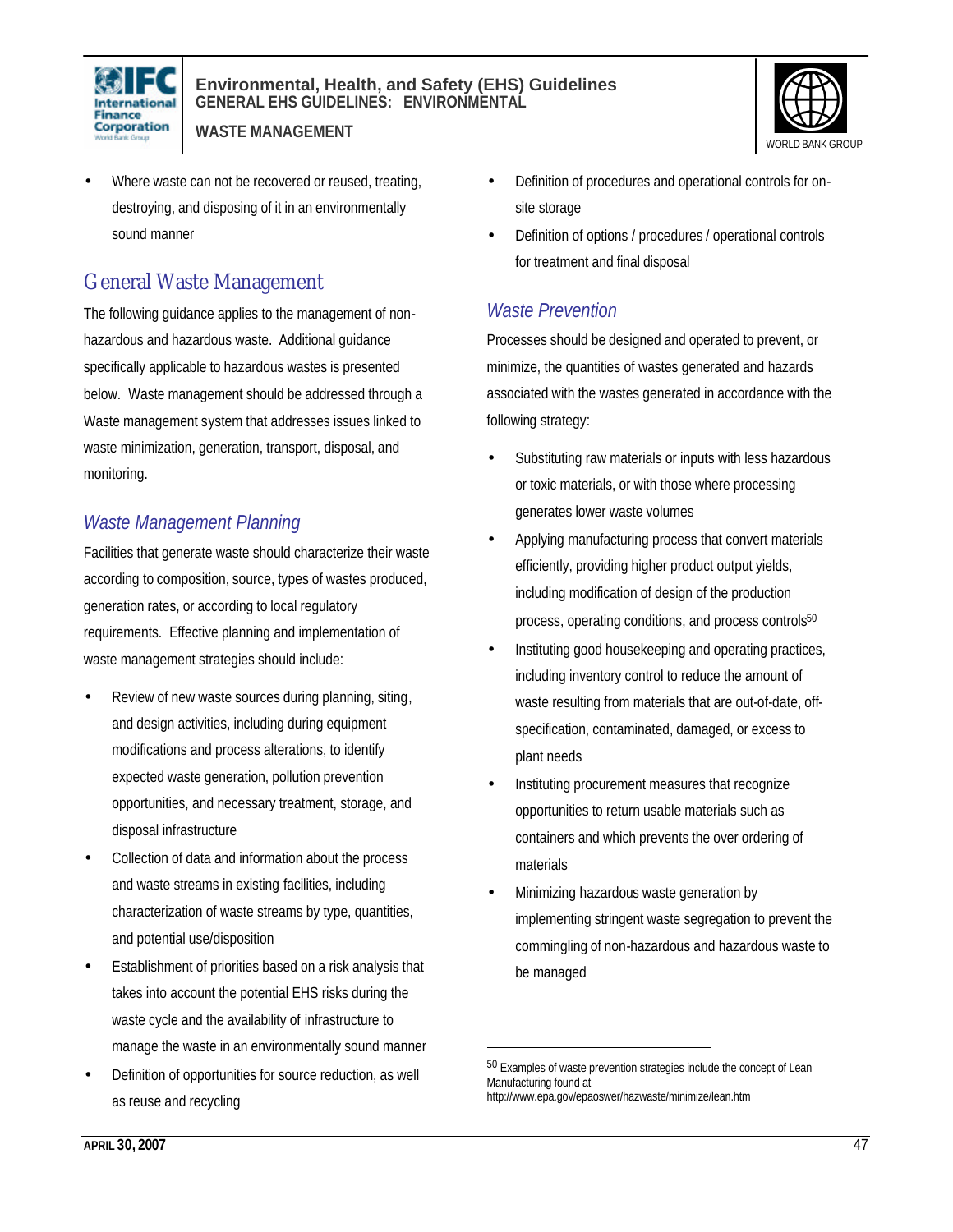

**WASTE MANAGEMENT**



### *Recycling and Reuse*

In addition to the implementation of waste prevention strategies, the total amount of waste may be significantly reduced through the implementation of recycling plans, which should consider the following elements:

- Evaluation of waste production processes and identification of potentially recyclable materials
- Identification and recycling of products that can be reintroduced into the manufacturing process or industry activity at the site
- Investigation of external markets for recycling by other industrial processing operations located in the neighborhood or region of the facility (e.g., waste exchange)
- Establishing recycling objectives and formal tracking of waste generation and recycling rates
- Providing training and incentives to employees in order to meet objectives

### *Treatment and Disposal*

If waste materials are still generated after the implementation of feasible waste prevention, reduction, reuse, recovery and recycling measures, waste materials should be treated and disposed of and all measures should be taken to avoid potential impacts to human health and the environment. Selected management approaches should be consistent with the characteristics of the waste and local regulations, and may include one or more of the following:

- On-site or off-site biological, chemical, or physical treatment of the waste material to render it nonhazardous prior to final disposal
- Treatment or disposal at permitted facilities specially designed to receive the waste. Examples include: composting operations for organic non-hazardous

wastes; properly designed, permitted and operated landfills or incinerators designed for the respective type of waste; or other methods known to be effective in the safe, final disposal of waste materials such as bioremediation.

## Hazardous Waste Management

Hazardous wastes should always be segregated from nonhazardous wastes. If generation of hazardous waste can not be prevented through the implementation of the above general waste management practices, its management should focus on the prevention of harm to health, safety, and the environment, according to the following additional principles:

- Understanding potential impacts and risks associated with the management of any generated hazardous waste during its complete life cycle
- Ensuring that contractors handling, treating, and disposing of hazardous waste are reputable and legitimate enterprises, licensed by the relevant regulatory agencies and following good international industry practice for the waste being handled
- Ensuring compliance with applicable local and international regulations<sup>51</sup>

### *Waste Storage*

 $\overline{a}$ 

Hazardous waste should be stored so as to prevent or control accidental releases to air, soil, and water resources in area location where:

<sup>51</sup> International requirements may include host-country commitments under the Basel Convention on the Control of Transboundary Movements of Hazardous Waste and their disposal (http://www.basel.int/) and Rotterdam Convention on the prior Inform Consent Procedure for Certain Hazardous Chemicals and Pesticides in International Trade (http://www.pic.int/)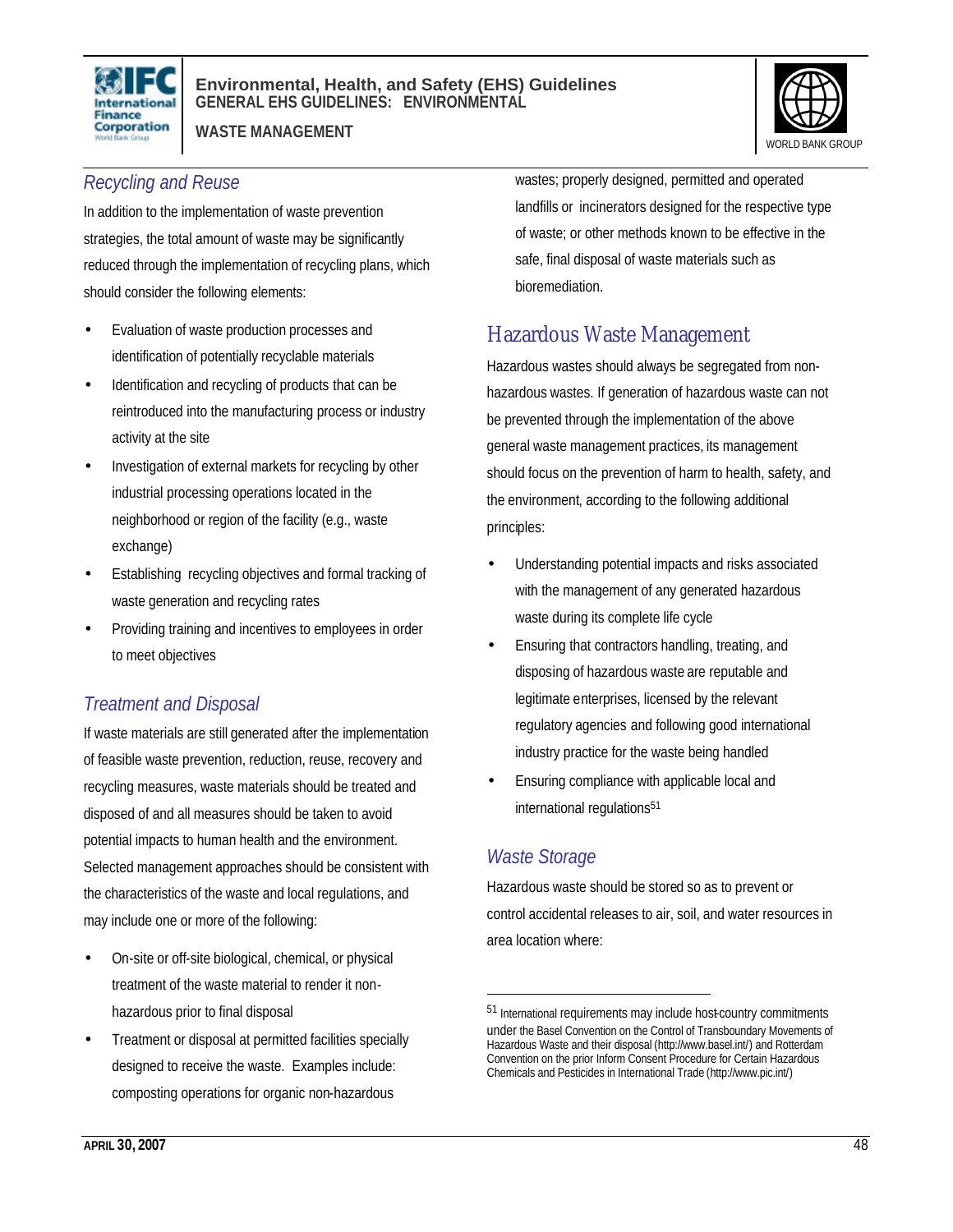

**WASTE MANAGEMENT**



- Waste is stored in a manner that prevents the commingling or contact between incompatible wastes, and allows for inspection between containers to monitor leaks or spills. Examples include sufficient space between incompatibles or physical separation such as walls or containment curbs
- Store in closed containers away from direct sunlight, wind and rain
- Secondary containment systems should be constructed with materials appropriate for the wastes being contained and adequate to prevent loss to the environment
- Secondary containment is included wherever liquid wastes are stored in volumes greater than 220 liters. The available volume of secondary containment should be at least 110 percent of the largest storage container, or 25 percent of the total storage capacity (whichever is greater), in that specific location
- Provide adequate ventilation where volatile wastes are stored.

Hazardous waste storage activities should also be subject to special management actions, conducted by employees who have received specific training in handling and storage of hazardous wastes:

- Provision of readily available information on chemical compatibility to employees, including labeling each container to identify its contents
- Limiting access to hazardous waste storage areas to employees who have received proper training
- Clearly identifying (label) and demarcating the area, including documentation of its location on a facility map or site plan
- Conducting periodic inspections of waste storage areas and documenting the findings
- Preparing and implementing spill response and emergency plans to address their accidental release (additional information on Emergency Plans in provided in Section 3 of this document)
- Avoiding underground storage tanks and underground piping of hazardous waste

### *Transportation*

On-site and Off-site transportation of waste should be conducted so as to prevent or minimize spills, releases, and exposures to employees and the public. All waste containers designated for off-site shipment should be secured and labeled with the contents and associated hazards, be properly loaded on the transport vehicles before leaving the site, and be accompanied by a shipping paper (i.e., manifest) that describes the load and its associated hazards, consistent with the guidance provided in Section 3.4 on the Transport of Hazardous Materials.

### *Treatment and Disposal*

In addition to the recommendations for treatment and disposal applicable to general wastes, the following issues specific to hazardous wastes should be considered:

### **Commercial or Government Waste Contractors**

In the absence of qualified commercial or government-owned waste vendors (taking into consideration proximity and transportation requirements), facilities generating waste should consider using:

- Have the technical capability to manage the waste in a manner that reduces immediate and future impact to the environment
- Have all required permits, certifications, and approvals, of applicable government authorities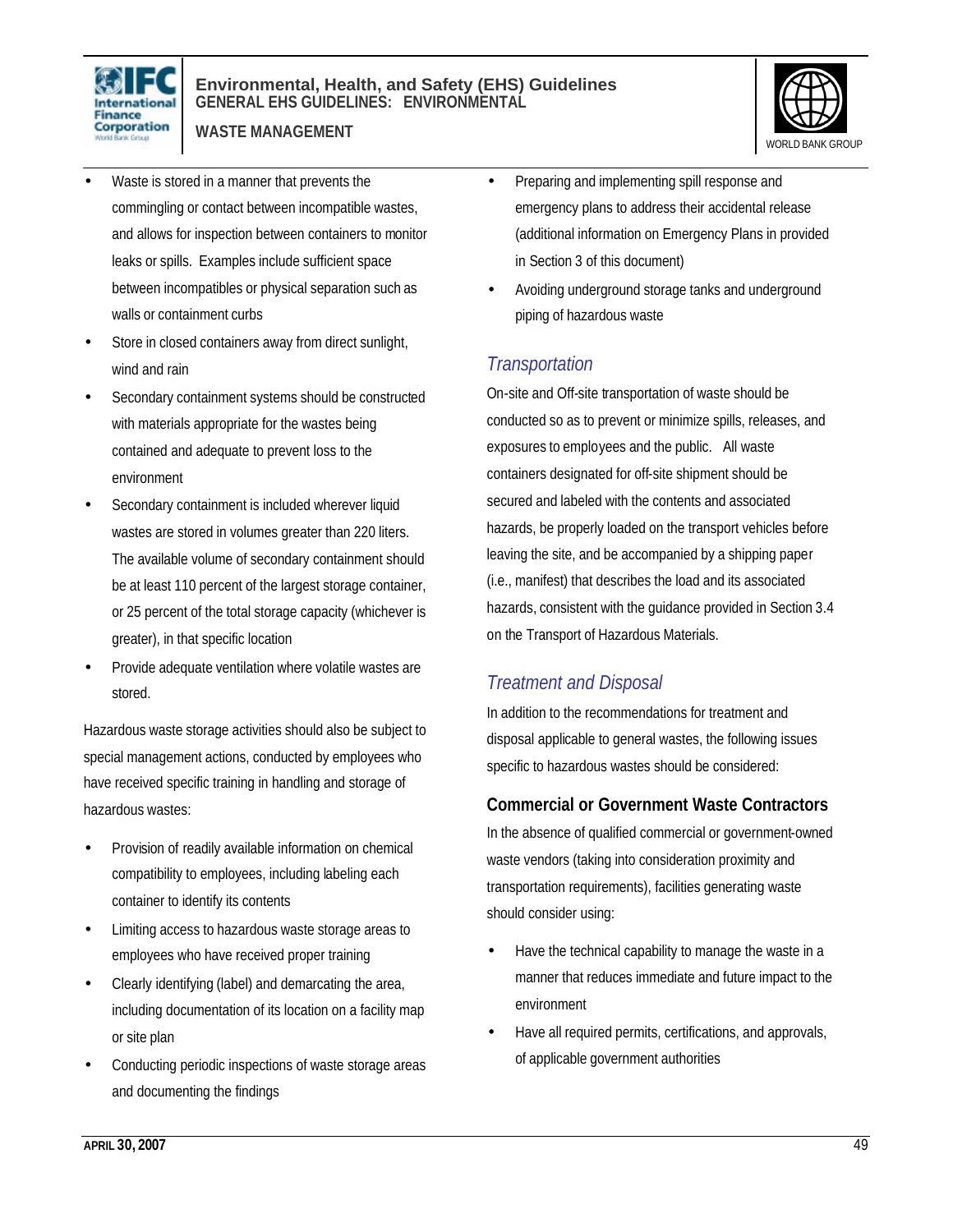

**WASTE MANAGEMENT**



• Have been secured through the use of formal procurement agreements

In the absence of qualified commercial or government-owned waste disposal operators (taking into consideration proximity and transportation requirements), project sponsors should consider using:

- Installing on-site waste treatment or recycling processes
- As a final option, constructing facilities that will provide for the environmental sound long-term storage of wastes on-site (as described elsewhere in the General EHS Guidelines) or at an alternative appropriate location up until external commercial options become available

#### **Small Quantities of Hazardous Waste**

Hazardous waste materials are frequently generated in small quantities by many projects through a variety of activities such as equipment and building maintenance activities. Examples of these types of wastes include: spent solvents and oily rags, empty paint cans, chemical containers; used lubricating oil; used batteries (such as nickel-cadmium or lead acid); and lighting equipment, such as lamps or lamp ballasts. These wastes should be managed following the guidance provided in the above sections.

### *Monitoring*

Monitoring activities associated with the management of hazardous and non-hazardous waste should include:

• Regular visual inspection of all waste storage collection and storage areas for evidence of accidental releases and to verify that wastes are properly labeled and stored. When significant quantities of hazardous wastes are generated and stored on site, monitoring activities should include:

- o Inspection of vessels for leaks, drips or other indications of loss
- o Identification of cracks, corrosion, or damage to tanks, protective equipment, or floors
- o Verification of locks, emergency valves, and other safety devices for easy operation (lubricating if required and employing the practice of keeping locks and safety equipment in standby position when the area is not occupied)
- o Checking the operability of emergency systems
- o Documenting results of testing for integrity, emissions, or monitoring stations (air, soil vapor, or groundwater)
- Documenting any changes to the storage facility, and any significant changes in the quantity of materials in storage
- Regular audits of waste segregation and collection practices
- Tracking of waste generation trends by type and amount of waste generated, preferably by facility departments
- Characterizing waste at the beginning of generation of a new waste stream, and periodically documenting the characteristics and proper management of the waste, especially hazardous wastes
- Keeping manifests or other records that document the amount of waste generated and its destination
- Periodic auditing of third party treatment, and disposal services including re-use and recycling facilities when significant quantities of hazardous wastes are managed by third parties. Whenever possible, audits should include site visits to the treatment storage and disposal location